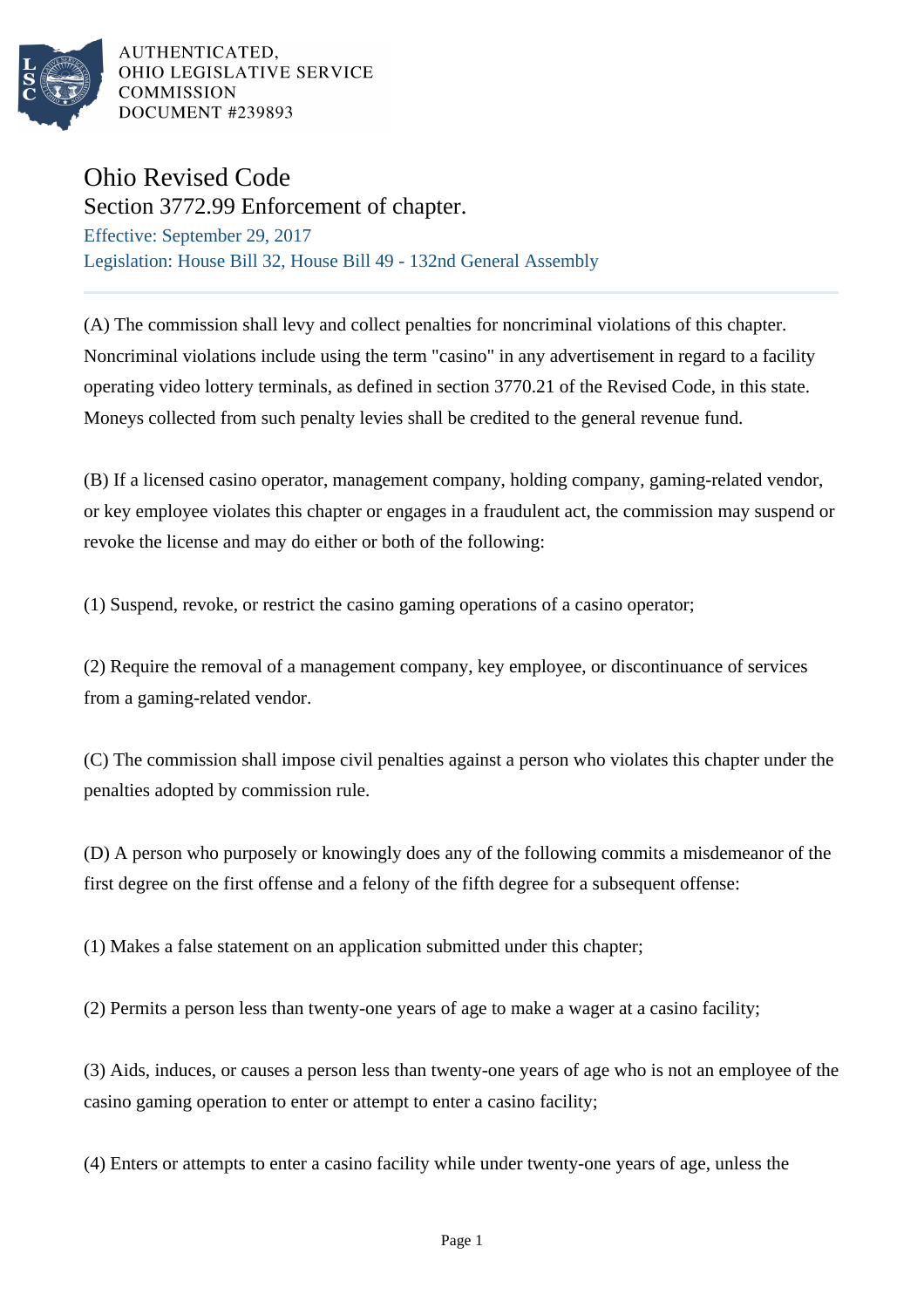

person enters a designated area as described in section 3772.24 of the Revised Code;

(5) Is a casino operator or employee and participates in casino gaming at the casino facility at which the casino operator or employee has an interest or is employed or at an affiliated casino facility in this state other than as part of operation or employment.

(E) A person who purposely or knowingly does any of the following commits a felony of the fifth degree on a first offense and a felony of the fourth degree for a subsequent offense. If the person is a licensee under this chapter, the commission shall revoke the person's license after the first offense.

(1) Uses or possesses with the intent to use a device to assist in projecting the outcome of the casino game, keeping track of the cards played, analyzing the probability of the occurrence of an event relating to the casino game, or analyzing the strategy for playing or betting to be used in the casino game, except as permitted by the commission;

(2) Cheats at a casino game;

(3) Manufactures, sells, or distributes any cards, chips, dice, game, or device that is intended to be used to violate this chapter;

(4) Alters or misrepresents the outcome of a casino game on which wagers have been made after the outcome is made sure but before the outcome is revealed to the players;

(5) Places, increases, or decreases a wager on the outcome of a casino game after acquiring knowledge that is not available to all players and concerns the outcome of the casino game that is the subject of the wager;

(6) Aids a person in acquiring the knowledge described in division (E)(5) of this section for the purpose of placing, increasing, or decreasing a wager contingent on the outcome of a casino game;

(7) Claims, collects, takes, or attempts to claim, collect, or take money or anything of value in or from a casino game with the intent to defraud or without having made a wager contingent on winning a casino game;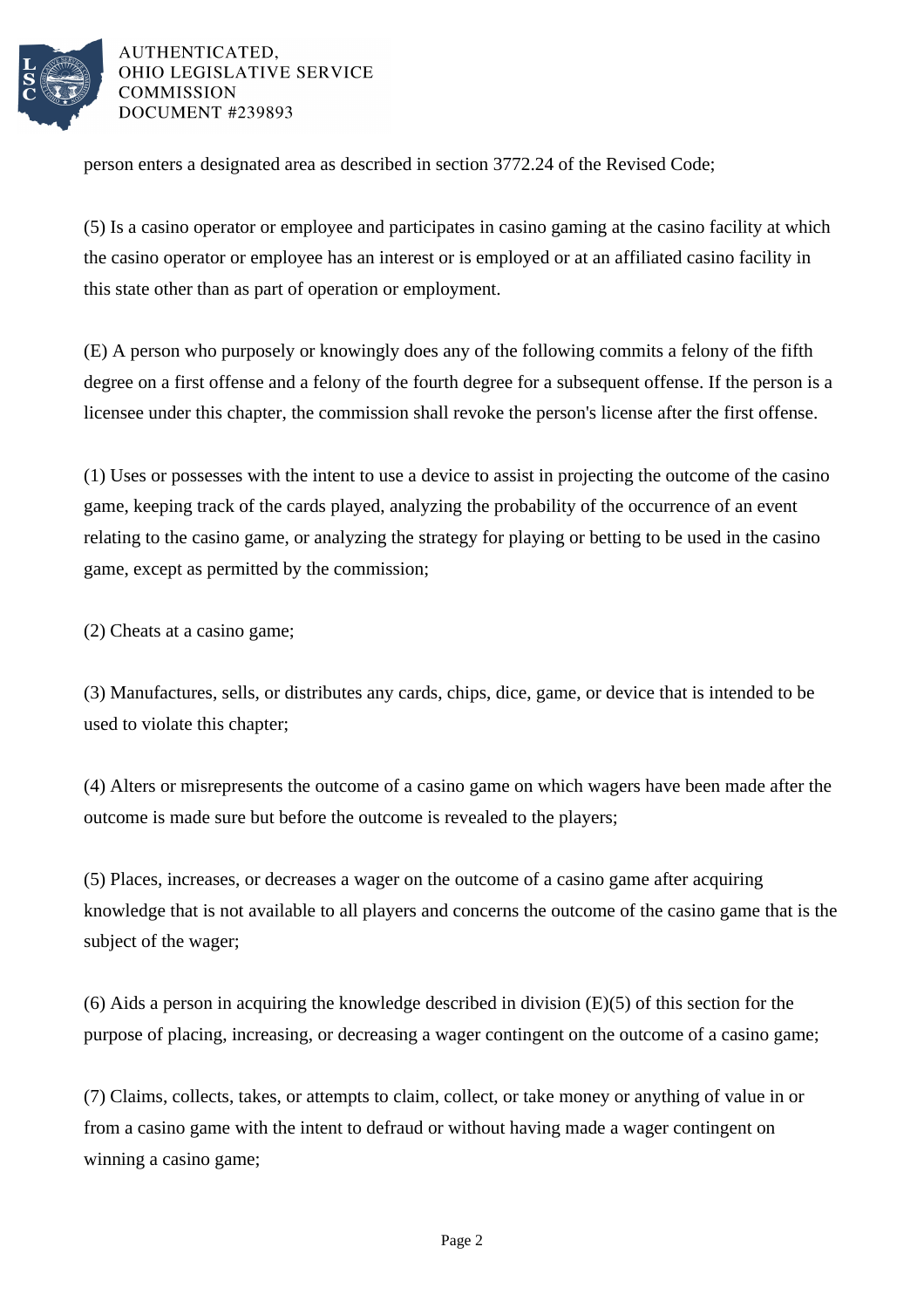

(8) Claims, collects, or takes an amount of money or thing of value of greater value than the amount won in a casino game;

(9) Uses or possesses counterfeit chips, tokens, or cashless wagering instruments in or for use in a casino game;

(10) Possesses a key or device designed for opening, entering, or affecting the operation of a casino game, drop box, or an electronic or a mechanical device connected with the casino game or removing coins, tokens, chips, or other contents of a casino game. This division does not apply to a casino operator, management company, or gaming-related vendor or their agents and employees in the course of agency or employment.

(11) Possesses materials used to manufacture a device intended to be used in a manner that violates this chapter;

(12) Operates a casino gaming operation in which wagering is conducted or is to be conducted in a manner other than the manner required under this chapter or a skill-based amusement machine operation in a manner other than the manner required under Chapter 2915. of the Revised Code.

(F) The possession of more than one of the devices described in division (E)(9), (10), or (11) of this section creates a rebuttable presumption that the possessor intended to use the devices for cheating.

(G) A person who purposely or knowingly does any of the following commits a felony of the third degree. If the person is a licensee under this chapter, the commission shall revoke the person's license after the first offense. A public servant or party official who is convicted under this division is forever disqualified from holding any public office, employment, or position of trust in this state.

(1) Offers, promises, or gives anything of value or benefit to a person who is connected with the casino operator, management company, holding company, or gaming-related vendor, including their officers and employees, under an agreement to influence or with the intent to influence the actions of the person to whom the offer, promise, or gift was made in order to affect or attempt to affect the outcome of a casino game or an official action of a commission member, agent, or employee;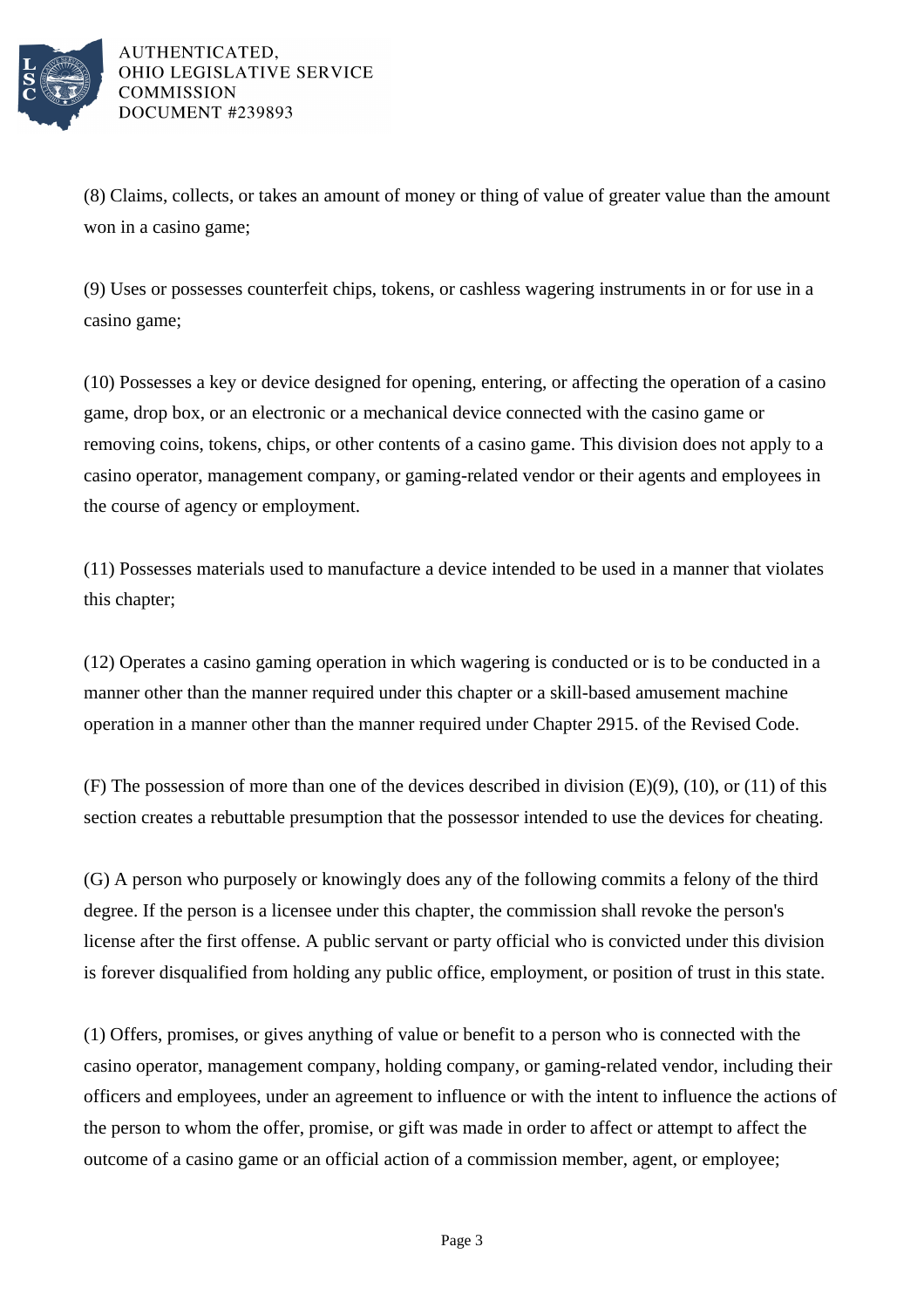

(2) Solicits, accepts, or receives a promise of anything of value or benefit while the person is connected with a casino, including an officer or employee of a casino operator, management company, or gaming-related vendor, under an agreement to influence or with the intent to influence the actions of the person to affect or attempt to affect the outcome of a casino game or an official action of a commission member, agent, or employee;

(H) A person who knowingly or intentionally does any of the following while participating in casino gaming or otherwise transacting with a casino facility as permitted by Chapter 3772. of the Revised Code commits a felony of the fifth degree on a first offense and a felony of the fourth degree for a subsequent offense:

(1) Causes or attempts to cause a casino facility to fail to file a report required under 31 U.S.C. 5313(a) or 5325 or any regulation prescribed thereunder or section 1315.53 of the Revised Code, or to fail to file a report or maintain a record required by an order issued under section 21 of the "Federal Deposit Insurance Act" or section 123 of Pub. L. No. 91-508;

(2) Causes or attempts to cause a casino facility to file a report required under 31 U.S.C. 5313(a) or 5325 or any regulation prescribed thereunder or section 1315.53 of the Revised Code, to file a report or to maintain a record required by any order issued under 31 U.S.C. 5326, or to maintain a record required under any regulation prescribed under section 21 of the "Federal Deposit Insurance Act" or section 123 of Pub. L. No. 91-508 that contains a material omission or misstatement of fact;

(3) With one or more casino facilities, structures a transaction, is complicit in structuring a transaction, attempts to structure a transaction, or is complicit in an attempt to structure a transaction.

(I) A person who is convicted of a felony described in this chapter may be barred for life from entering a casino facility by the commission.

(J) As used in division (H) of this section:

(1) To be "complicit" means to engage in any conduct of a type described in divisions (A)(1) to (4) of section 2923.03 of the Revised Code.